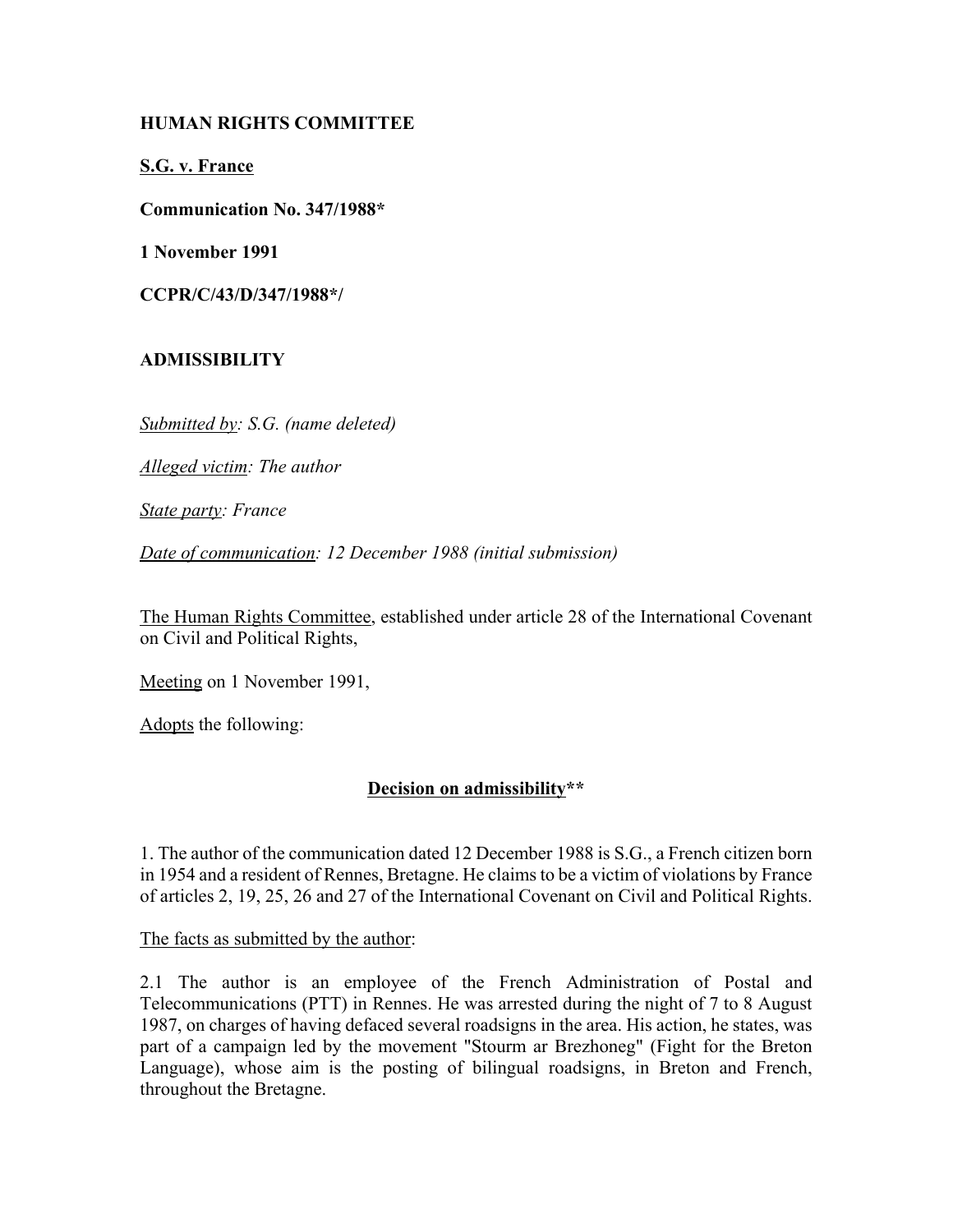2.2 In December 1987, the Tribunal de Grande Instance of Rennes fined the author 5,000 French Francs and sentenced him to four months of imprisonment (suspended). At the same time, he and two co-defendants, Hervé Barzhig<sup>1</sup> and G.B.<sup>2</sup>, were sentenced to pay 53,000 French Francs, with interest, for the damage caused. On 4 July 1988, the Court of Appeal of Rennes confirmed the judgment of the court of first instance.

2.3 The author contends that since his arrest, he has been subjected to daily harassment by his employer. The official in charge of the administrative investigation against him initially proposed to suspend him from his post for a period of six months. At the end of January 1989, however, after several intercessions made on the author's behalf by concerned citizens and the mayors of several municipalities in Bretagne, the disciplinary committee of the P.T.T. in Rennes suspended him from his post for eight days; this sanction was itself suspended. After consultations with his counsel, S.G. did not appeal the decision of the disciplinary committee.

### The complaint:

3. It is submitted that the facts described above constitute violations by France of articles 2, paragraphs 1 to 3, 19, paragraphs 1 and 2, 25, 26 and 27 of the International Covenant on Civil and Political Rights.

### The State party's observations:

4.1 The State party contends that the communication is inadmissible on a number of grounds. As to the requirement of exhaustion of domestic remedies, it notes that the author failed to appeal the judgment of 4 July 1988 of the Court of Appeal of Rennes to the Court of Cassation.

4.2 As to the alleged violation of article 2 of the Covenant, the State party argues that this provision cannot be violated directly and in isolation. A violation of article 2 can only be admitted to the extent that other rights protected under the Covenant have been violated (paragraph 1) or if necessary steps to give effects to rights protected under the Covenant have not been taken. A violation of article 2 can only be the corollary of another violation of a Covenant right. The State party contends that the author has not based his argumentation on precise facts, and that he cannot demonstrate that he has been a victim of discrimination in his relations with the judicial authorities.

4.3 The State party rejects the author's allegation of a violation of his rights under article 19, paragraph 2, as an abuse of the right of submission. Apart from having failed to properly substantiate his allegation, the State party notes that the author was not prevented, at any stage of the proceedings against him, from freely expressing his views. Defacing roadsigns cannot, under any circumstances, be construed as a manifestation of the freedom of expression, within the meaning of article 19, paragraph 2.

4.4 Concerning the alleged violation of article 25, the State party notes that a disciplinary sanction of a six months' suspension of the author from his functions was never envisaged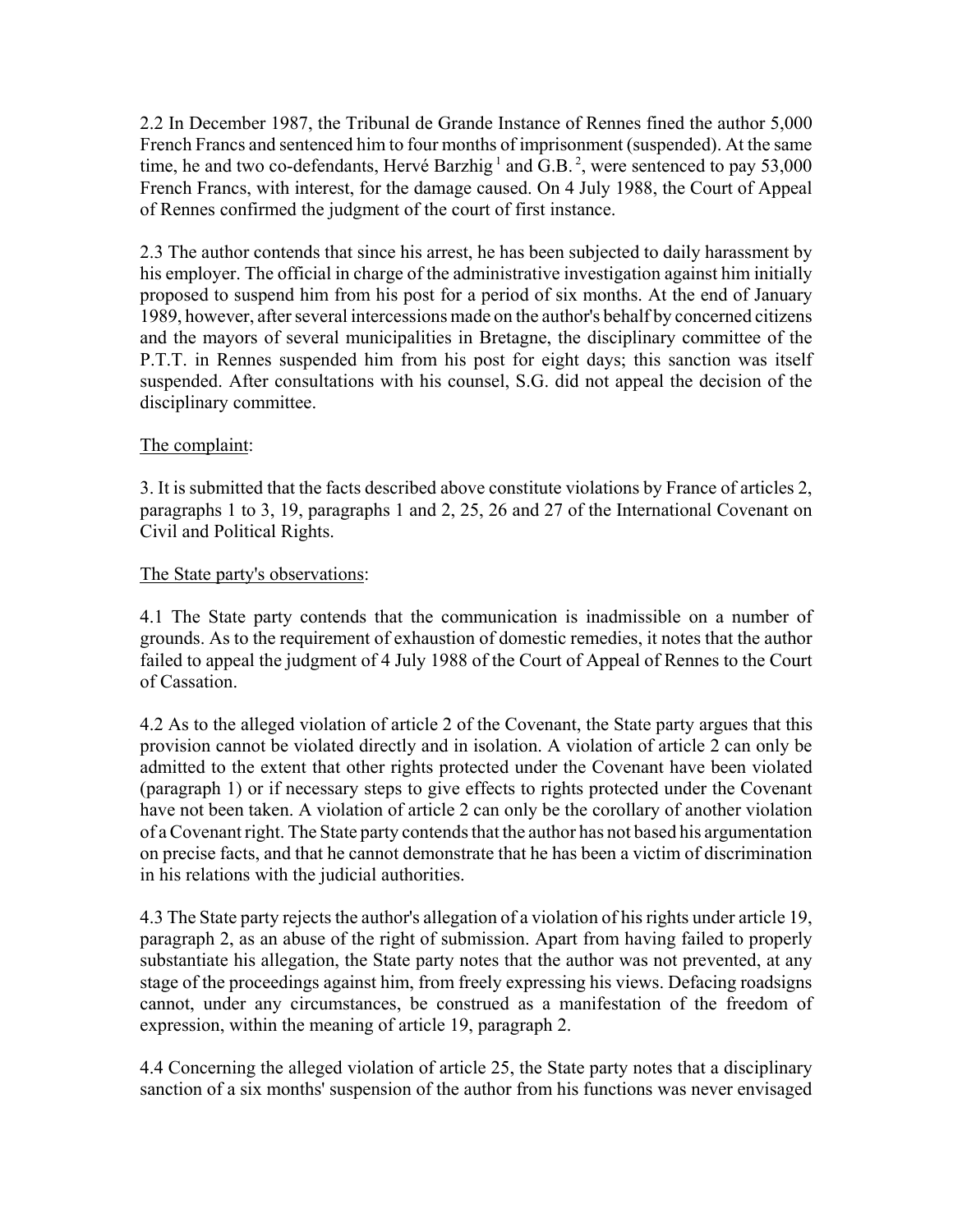against him. The State party further notes that article 25(c) only protects the **access** to public service; it cannot be interpreted as encompassing a right of security of tenure in public office. In this respect, therefore, the communication is deemed inadmissible as incompatible with the provisions of the Covenant, pursuant to article 3 of the Optional Protocol.

4.5 As to the claim of a violation of article 26, the State party notes that the author has failed to substantiate, for purposes of admissibility, how he was discriminated against on the ground of his language. Furthermore, he chose to express himself in French throughout the proceedings.

4.6 Finally, the State party recalls that upon ratification of the Covenant, the French Government entered the following declaration in respect of article 27: "In the light of article 2 of the Constitution of the French Republic, the French Government declares that article 27 is not applicable so far as the Republic is concerned."

Issues and proceedings before the Committee:

5.1 Before considering any claims contained in a communication, the Human Rights Committee must, in accordance with rule 87 of its rules of procedure, decide whether or not it is admissible under the Optional Protocol to the Covenant.

5.2 The Committee has considered the material placed before it by the parties. As to the claims under articles 19, paragraph 2, 25(c) and 26 of the Covenant, it considers that the author has failed to substantiate, for purposes of admissibility, how he was denied his freedom of expression, how he was denied his right to access, under general terms of equality, to public service, and how he was discriminated against on the ground of language. The Committee observes that the defacing of roadsigns does not raise issues under article 19 and notes that the material before it shows that S.G. was able to express himself freely throughout the proceedings, that he chose to express himself in French, a language he did not claim not to understand, and that such sanctions as were imposed on him by the postal administration of Rennes were suspended and did not affect his employment in public service.

5.3 As to the claim of a violation of article 27, the Committee reiterates that France's "declaration" made in respect of this provision is tantamount to a reservation and therefore precludes the Committee from considering complaints against France alleging violations of article 27 of the Covenant<sup>3</sup>

5.4 The author has also invoked article 2 of the Covenant. The Committee recalls that article 2 is a general undertaking by States parties and cannot be invoked, in isolation, by individuals under the Optional Protocol<sup> $4$ </sup>. Since the author's claims relating to articles 19, 25 and 26 of the Covenant are inadmissible pursuant to article 2 of the Optional Protocol, it follows that the author cannot invoke a violation of article 2 of the Covenant.

6. The Human Rights Committee therefore decides: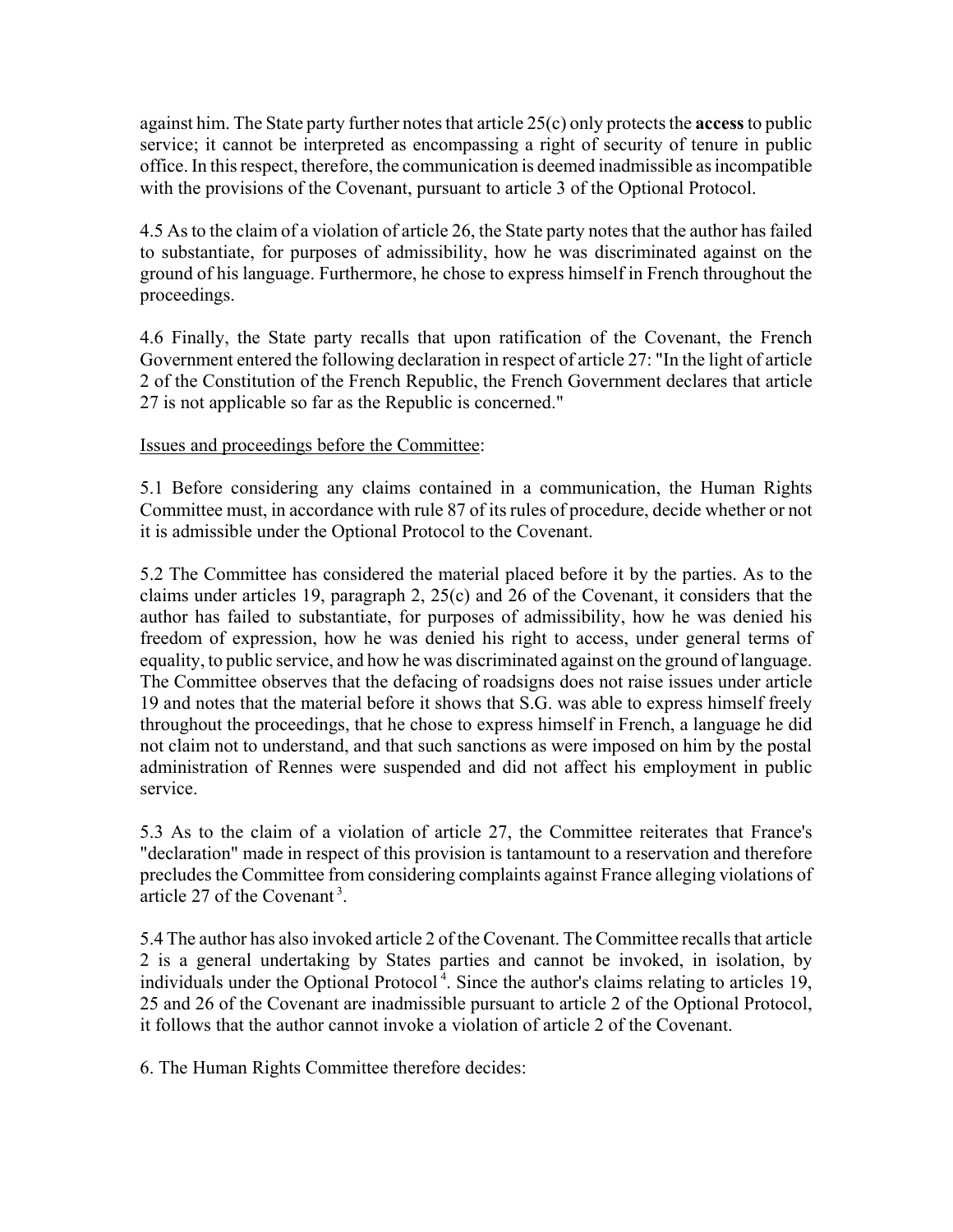(a) that the communication is inadmissible under article 2 of the Optional Protocol;

(b) that this decision shall be communicated to the State party and the author of the communication.

[Done in English, French, Russian and Spanish, the English text being the original version].

#### Footnotes

**\*** All persons handling this document are requested to respect and observe its confidential nature.

**\***/ Made public by decision of the Human Rights Committee.

**\*\***/ An individual opinion by Mrs. Rosalyn Higgins is appended to the present document.

1/ Communication No. 327/1988, Views adopted at the Committee's 41st session, making a finding of no violation.

2/ Communication No. 348/1989 ( G.B. v. France ), also declared inadmissible on 1 November 1991.

3/ See communication No. 220/1987 (T.K. v. France), declared inadmissible on 8 November 1989, paragraph 8.6 and Appendices I and II (Annual Report 1990, A/45/40, Vol. II, Annex X.A).

4/ Communication No. 268/1987, **M.G.B. and S.P. v. Trinidad and Tobago**, declared inadmissible on 3 November 1989, paragraph 6.2.

## **Appendix**

Individual opinion of Mrs. Rosalyn Higgins pursuant to rule 92, paragraph 3, of the Committee's rules of procedure concerning communication No. 347/1988 (S.G. v. France)

Taking the view already expressed in respect of communications Nos. 220/1987 (**T.K. v.** France) and 222/1987 (H.K. v. France)<sup>a</sup> that the French "declaration" on article 27 is not properly to be interpreted as a reservation, I am unable to agree with the provisions of paragraph 5.3 of the decision, that the Committee is precluded from considering complaints against France alleging a violation of article 27 of the Covenant.

However, the facts of the case reveal to me no substantiation of a claim under article 27, and I therefore also reach the conclusion that there are no grounds for admissibility.